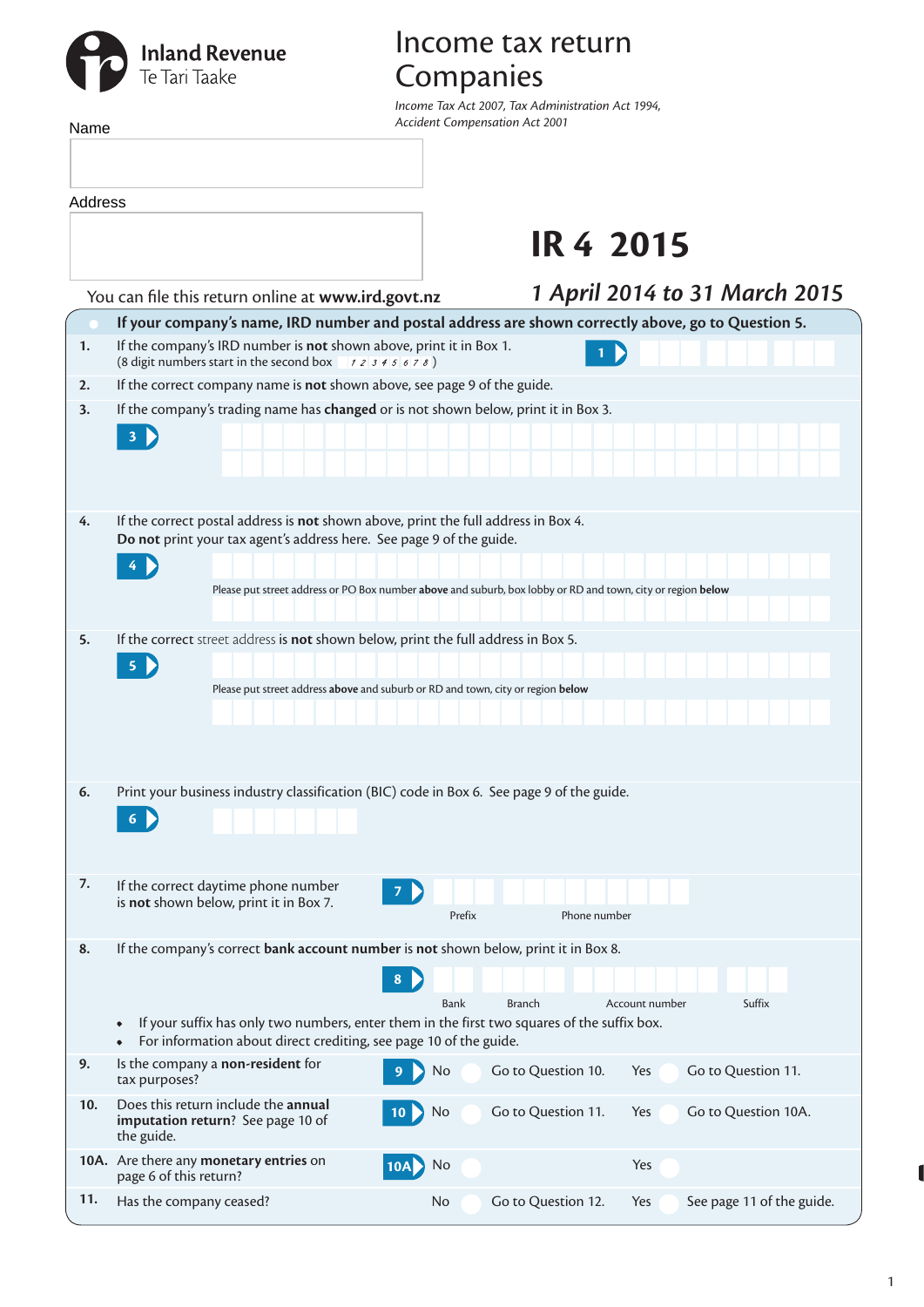#### *Income*

| 12. | Is the company a non-resident entertainer, contractor or a specified agricultural/horticultural/viticultural company?                  |                                                                                                                                          |  |  |  |  |  |  |  |  |
|-----|----------------------------------------------------------------------------------------------------------------------------------------|------------------------------------------------------------------------------------------------------------------------------------------|--|--|--|--|--|--|--|--|
|     | No.<br>Go to Question 13.                                                                                                              | Print the total of any taxable income it received.<br>Yes                                                                                |  |  |  |  |  |  |  |  |
|     | Total tax deducted                                                                                                                     | Total gross income<br>\$<br>12B                                                                                                          |  |  |  |  |  |  |  |  |
|     | \$<br>12A                                                                                                                              |                                                                                                                                          |  |  |  |  |  |  |  |  |
| 13. | Did the company have any New Zealand interest paid or credited to it?                                                                  |                                                                                                                                          |  |  |  |  |  |  |  |  |
|     | Go to Question 14.<br>No                                                                                                               | Yes<br>Print the totals below. See page 12 of the guide.                                                                                 |  |  |  |  |  |  |  |  |
|     | Total RWT and/or NRWT                                                                                                                  | Total gross interest-if a loss, put a minus sign in the last box                                                                         |  |  |  |  |  |  |  |  |
|     | \$<br>13A                                                                                                                              | \$<br>13B                                                                                                                                |  |  |  |  |  |  |  |  |
| 14. | Did the company receive any New Zealand dividends?                                                                                     |                                                                                                                                          |  |  |  |  |  |  |  |  |
|     | <b>No</b><br>Go to Question 15.                                                                                                        | Print the totals below. See page 14 of the guide.<br>Yes                                                                                 |  |  |  |  |  |  |  |  |
|     | Total dividend imputation credits                                                                                                      |                                                                                                                                          |  |  |  |  |  |  |  |  |
|     | \$<br>14                                                                                                                               |                                                                                                                                          |  |  |  |  |  |  |  |  |
|     | Total dividend RWT and FDP credits                                                                                                     | Total gross dividends                                                                                                                    |  |  |  |  |  |  |  |  |
|     | \$<br>14AP                                                                                                                             | \$<br>14B                                                                                                                                |  |  |  |  |  |  |  |  |
| 15. | Did the company receive any taxable distributions from a Māori authority?                                                              |                                                                                                                                          |  |  |  |  |  |  |  |  |
|     | No<br>Go to Question 16.                                                                                                               | Yes<br>Print the totals below. See page 17 of the guide.                                                                                 |  |  |  |  |  |  |  |  |
|     | Total Māori authority credits                                                                                                          | Total Māori authority distributions                                                                                                      |  |  |  |  |  |  |  |  |
|     | \$                                                                                                                                     | $\mathsf{\$}$<br>15B                                                                                                                     |  |  |  |  |  |  |  |  |
| 16. | Did the company receive any income from a partnership, estate or trust?                                                                |                                                                                                                                          |  |  |  |  |  |  |  |  |
|     | Go to Question 17.<br><b>No</b>                                                                                                        | Yes<br>Print the totals below. See page 18 of the guide.                                                                                 |  |  |  |  |  |  |  |  |
|     | Total partnership, estate or trust tax credits                                                                                         | Total partnership, estate or trust income-if a loss, put a minus sign in the<br>last box                                                 |  |  |  |  |  |  |  |  |
|     | \$<br>16A                                                                                                                              | \$<br>16B                                                                                                                                |  |  |  |  |  |  |  |  |
| 17. |                                                                                                                                        |                                                                                                                                          |  |  |  |  |  |  |  |  |
|     | Total tax credits Add Boxes 12A, 13A, 14A, 15A and 16A. Print the total in Box 17A.<br>\$<br>Don't include overseas tax paid here.     |                                                                                                                                          |  |  |  |  |  |  |  |  |
|     |                                                                                                                                        |                                                                                                                                          |  |  |  |  |  |  |  |  |
| 18. | Did the company receive any income from overseas?                                                                                      |                                                                                                                                          |  |  |  |  |  |  |  |  |
|     | No.<br>Go to Question 19.<br>Total overseas tax paid                                                                                   | Print the totals below. See pages 19-22 of the guide.<br><b>Yes</b><br>Total overseas income-if a loss, put a minus sign in the last box |  |  |  |  |  |  |  |  |
|     | $\mathsf{\hat{S}}$<br>18A                                                                                                              | $\mathsf{\$}$<br>18B                                                                                                                     |  |  |  |  |  |  |  |  |
|     |                                                                                                                                        |                                                                                                                                          |  |  |  |  |  |  |  |  |
| 19. | Did the company receive income from business or rental activities? (Do not include any income already shown at<br>Questions 12 to 18.) |                                                                                                                                          |  |  |  |  |  |  |  |  |
|     | Go to Question 20.<br>No                                                                                                               | Net profit or loss from business or rental-if a loss, put a minus sign in the                                                            |  |  |  |  |  |  |  |  |
|     | Print the net profit in Box 19B. See page 23 of the guide.<br>Yes                                                                      | last box<br>-\$<br>$ 19B\rangle$                                                                                                         |  |  |  |  |  |  |  |  |
|     |                                                                                                                                        |                                                                                                                                          |  |  |  |  |  |  |  |  |
| 20. | Did the company pay insurance premiums to any overseas insurer not carrying out business in New Zealand?                               |                                                                                                                                          |  |  |  |  |  |  |  |  |
|     | Go to Question 21.<br>No.                                                                                                              | Print the totals below. See page 24 of the guide.<br>Yes                                                                                 |  |  |  |  |  |  |  |  |
|     | Total gross premium paid                                                                                                               | Total taxable premium (10% of the difference between Boxes 20 and 20A)                                                                   |  |  |  |  |  |  |  |  |
|     | \$<br>20                                                                                                                               | \$<br>20B                                                                                                                                |  |  |  |  |  |  |  |  |
|     | Total gross premium paid to Switzerland<br>20A                                                                                         | Copy the amount in Box 20B to Box 28.                                                                                                    |  |  |  |  |  |  |  |  |
|     | S                                                                                                                                      |                                                                                                                                          |  |  |  |  |  |  |  |  |
| 21. | Did the company receive any other income?                                                                                              |                                                                                                                                          |  |  |  |  |  |  |  |  |
|     | Go to Question 22.<br>No                                                                                                               |                                                                                                                                          |  |  |  |  |  |  |  |  |
|     | Attach a note showing the name of the payers<br>Yes                                                                                    | Total other income—if a loss, put a minus sign in the last box                                                                           |  |  |  |  |  |  |  |  |
|     | and types of income. Print the total in Box 21B.<br>See pages 25-27 of the guide.                                                      | \$<br> 21B                                                                                                                               |  |  |  |  |  |  |  |  |
|     |                                                                                                                                        |                                                                                                                                          |  |  |  |  |  |  |  |  |
|     |                                                                                                                                        |                                                                                                                                          |  |  |  |  |  |  |  |  |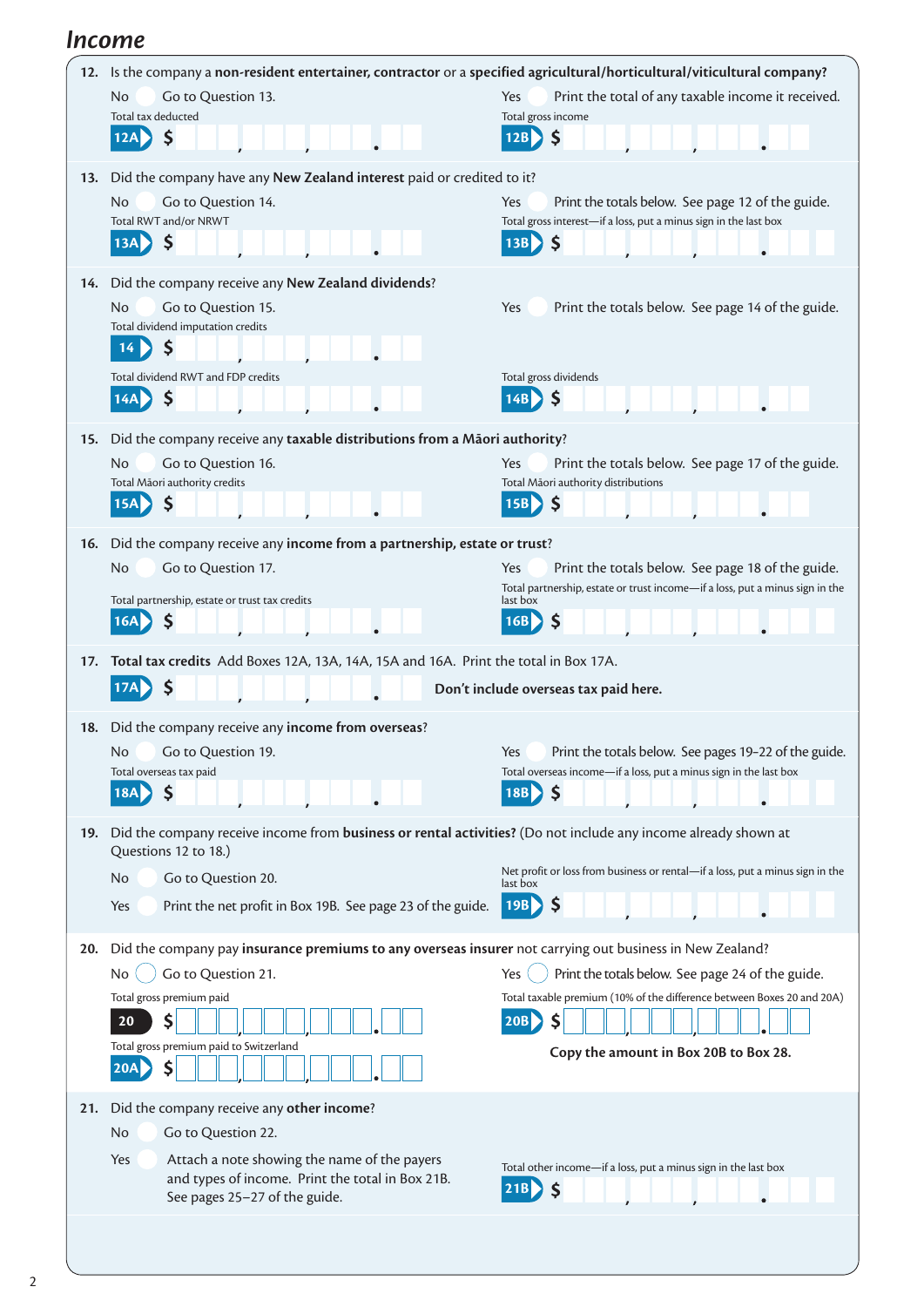#### *Income*

| 22. | Total income or net loss before donations                                                                                                                   | Total income before donations-if a loss, put a minus sign in the last box  |  |  |  |  |  |  |
|-----|-------------------------------------------------------------------------------------------------------------------------------------------------------------|----------------------------------------------------------------------------|--|--|--|--|--|--|
|     | Add Boxes 12B, 13B, 14B, 15B, 16B, 18B, 19B and 21B. Print your<br>answer in Box 22.                                                                        | \$<br>22                                                                   |  |  |  |  |  |  |
| 23. | Did the company make any donations to donee organisations?                                                                                                  | Donations made                                                             |  |  |  |  |  |  |
|     | <b>No</b><br>Go to Question 24.                                                                                                                             | 23B                                                                        |  |  |  |  |  |  |
|     | Print the amount here. See page 27 of the guide.<br>Yes                                                                                                     |                                                                            |  |  |  |  |  |  |
| 24. | Total income or net loss                                                                                                                                    | Total income-if a loss, put a minus sign in the last box                   |  |  |  |  |  |  |
|     | Subtract Box 23B from Box 22 and print your answer in Box 24.                                                                                               | \$<br>24                                                                   |  |  |  |  |  |  |
| 25. | Can the company claim net losses brought forward?                                                                                                           | Amount brought forward                                                     |  |  |  |  |  |  |
|     | <b>No</b><br>Go to Question 26.                                                                                                                             | \$.<br>25A                                                                 |  |  |  |  |  |  |
|     | Print details here. See page 28 of the guide.<br>Yes                                                                                                        | Amount claimed this year                                                   |  |  |  |  |  |  |
|     |                                                                                                                                                             | $\mathsf{\$}$<br>25B)                                                      |  |  |  |  |  |  |
| 26. | Total income after net losses brought forward                                                                                                               | Total income after net losses-if a loss, put a minus sign in the last box  |  |  |  |  |  |  |
|     | If you ticked "Yes" at Question 25, see page 29 of the guide.<br>If you ticked "No", copy the amount in Box 24 to Box 26.                                   | S<br>26                                                                    |  |  |  |  |  |  |
| 27. | Did the company have net losses and/or subvention payments to or from other companies?                                                                      |                                                                            |  |  |  |  |  |  |
|     | <b>No</b><br>Go to Question 28.                                                                                                                             | Net losses                                                                 |  |  |  |  |  |  |
|     | Print the details here. See page 29 of the guide.<br>Yes                                                                                                    | \$<br>27                                                                   |  |  |  |  |  |  |
|     | If the company received net losses or made a subvention                                                                                                     | Subvention payments                                                        |  |  |  |  |  |  |
|     | payment, put a minus sign in the last box.                                                                                                                  | <b>S</b>                                                                   |  |  |  |  |  |  |
| 28. | Taxable income or net loss to carry forward                                                                                                                 | Taxable income or loss to carry forward-if a loss, put a minus sign in the |  |  |  |  |  |  |
|     | Offset any amounts in Boxes 27 and 27A against the amount                                                                                                   | last box                                                                   |  |  |  |  |  |  |
|     | in Box 26. Print your answer in Box 28.                                                                                                                     | 28                                                                         |  |  |  |  |  |  |
|     | <b>Tax calculation</b>                                                                                                                                      |                                                                            |  |  |  |  |  |  |
| 29. | Calculate the tax payable                                                                                                                                   |                                                                            |  |  |  |  |  |  |
|     | Copy the total from Box 28 to Box 29A. This is your taxable income. 29A                                                                                     | S                                                                          |  |  |  |  |  |  |
|     | Total tax payable. Work out the tax on taxable income at 28 cents<br>in the dollar. Print your answer in Box 29B.                                           | 29B                                                                        |  |  |  |  |  |  |
|     | Overseas tax paid. Copy the amount from Box 18A to Box 29C.                                                                                                 | 29C                                                                        |  |  |  |  |  |  |
|     | Subtract Box 29C from Box 29B. If Box 29C is larger than Box<br>29B, print "0.00" in Box 29D.                                                               | 29D<br>Ş                                                                   |  |  |  |  |  |  |
|     | Calculate the foreign investor tax credit. Print your answer in<br>Box 29E. See page 30 of the guide.                                                       | 29E                                                                        |  |  |  |  |  |  |
|     | Subtract Box 29E from Box 29D. Print your answer in Box 29F.                                                                                                | 29F<br>Ş                                                                   |  |  |  |  |  |  |
|     | Copy the total imputation credits, if any, from Box 14 to Box 29G.                                                                                          | 29G                                                                        |  |  |  |  |  |  |
|     | Subtract Box 29G from Box 29F. Print your answer in Box 29H.<br>If Box 29G is larger than Box 29F, print "0.00" in Box 29H and<br>see page 31 of the guide. | Ş<br> 29H                                                                  |  |  |  |  |  |  |
|     | Copy the total tax credits from Box 17A to Box 29I.                                                                                                         | Ş<br>29I                                                                   |  |  |  |  |  |  |
|     | Subtract Box 29I from Box 29H. Print your answer in Box 29J.                                                                                                | \$<br>29                                                                   |  |  |  |  |  |  |
|     | This is the residual income tax.<br>If Box 29I is larger than Box 29H, the difference is a credit.                                                          | (Tick one) Credit<br><b>Debit</b>                                          |  |  |  |  |  |  |
|     | If Box 29H is larger than Box 29I, the difference is a debit.                                                                                               | \$                                                                         |  |  |  |  |  |  |
|     | Print any 2015 provisional tax paid in Box 29K.                                                                                                             | 29K                                                                        |  |  |  |  |  |  |
|     | If Box 29J is a credit, add Box 29J and Box 29K.                                                                                                            |                                                                            |  |  |  |  |  |  |
|     | Print your answer in Box 29L. This is the refund.                                                                                                           | 29L                                                                        |  |  |  |  |  |  |
|     | If Box 29J is a debit, subtract Box 29K from Box 29J.<br>This is the tax to pay.<br>If Box 29K is larger than Box 29J, the difference is the refund.        | (Tick one) Refund<br>Tax to pay                                            |  |  |  |  |  |  |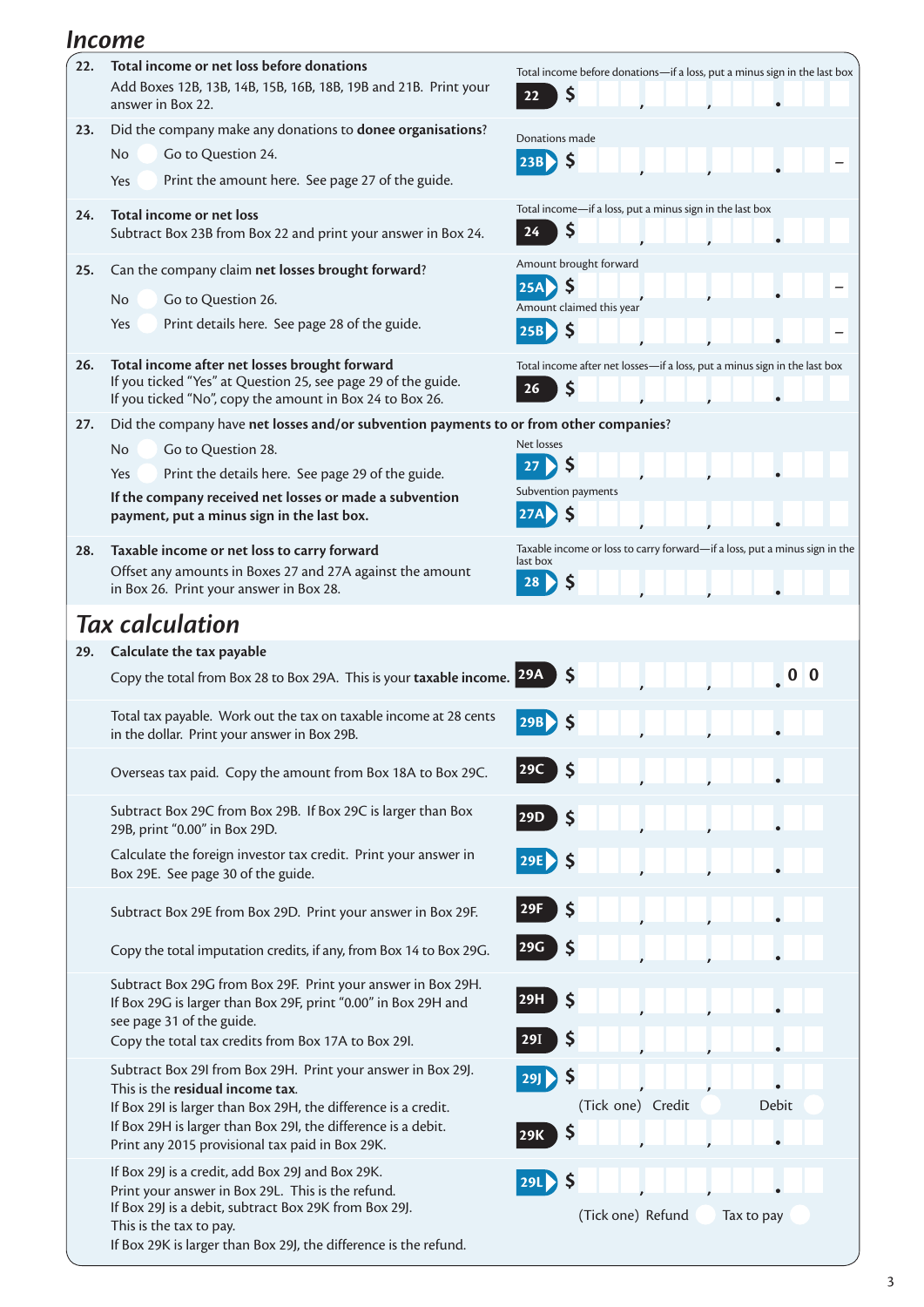# *Refunds and/or transfers*

| 30.                  | If the company is getting a refund, how do you want it paid?<br>30<br>S<br>Copy the amount from Box 29L to Box 30.                                                                                                                                                   |  |  |  |  |  |  |  |  |
|----------------------|----------------------------------------------------------------------------------------------------------------------------------------------------------------------------------------------------------------------------------------------------------------------|--|--|--|--|--|--|--|--|
|                      | Please transfer the refund to:                                                                                                                                                                                                                                       |  |  |  |  |  |  |  |  |
|                      | 2016 provisional tax. Print the amount in Box 30A.<br>30A<br><b>S</b>                                                                                                                                                                                                |  |  |  |  |  |  |  |  |
|                      | Someone else's income tax account. Are you "associated"?<br>No<br>Yes<br>30B<br>See page 32 of the guide.<br>Their IRD number                                                                                                                                        |  |  |  |  |  |  |  |  |
|                      | Name of taxpayer<br>30C<br>receiving refund                                                                                                                                                                                                                          |  |  |  |  |  |  |  |  |
|                      | 30D<br>Year ended 31 March<br>Amount                                                                                                                                                                                                                                 |  |  |  |  |  |  |  |  |
|                      | Other—if you want your refund transferred to another period or tax type, eg, GST, staple a note to the front page<br>of this return explaining the transfer you want.                                                                                                |  |  |  |  |  |  |  |  |
|                      | Subtract Boxes 30A and 30D from Box 30. Print your answer<br>\$<br>30E<br>in Box 30E. This is the balance to be refunded.                                                                                                                                            |  |  |  |  |  |  |  |  |
|                      | The fastest and safest way to receive your refund is by direct credit to your company's bank account.<br>Please check the correct bank account number is preprinted at Question 8.<br>If your bank account number isn't preprinted, please include it at Question 8. |  |  |  |  |  |  |  |  |
| 2016 Provisional tax |                                                                                                                                                                                                                                                                      |  |  |  |  |  |  |  |  |
| 31.                  | Initial provisional tax liability. Is this the first year the company started to derive assessable income from a taxable activity?<br>See page 34 of the guide.                                                                                                      |  |  |  |  |  |  |  |  |
|                      | Go to Question 32.<br>No.                                                                                                                                                                                                                                            |  |  |  |  |  |  |  |  |
|                      | Day<br>Month<br>Year<br>Print the start date of the taxable activity in Box 31.<br><b>Yes</b>                                                                                                                                                                        |  |  |  |  |  |  |  |  |
| 32.                  | 2016 provisional tax. See page 34 of the guide.                                                                                                                                                                                                                      |  |  |  |  |  |  |  |  |
|                      | 32A<br>Print the option used (S or E or R) in Box 32A.                                                                                                                                                                                                               |  |  |  |  |  |  |  |  |
|                      | Print the company's 2016 provisional tax payable in<br>$32B$ S                                                                                                                                                                                                       |  |  |  |  |  |  |  |  |
|                      | Box 32B if you're using S or E.                                                                                                                                                                                                                                      |  |  |  |  |  |  |  |  |
|                      | <b>Disclosures</b>                                                                                                                                                                                                                                                   |  |  |  |  |  |  |  |  |
| 33.                  | Have payments been made to non-residents? For example, dividends, interest, management fees, know-how payments,<br>royalties or contract payments for services by non-resident contractors.                                                                          |  |  |  |  |  |  |  |  |
|                      | 33 <sub>°</sub><br>Go to Question 34.<br>No<br>Yes<br>Go to Question 33A.                                                                                                                                                                                            |  |  |  |  |  |  |  |  |
|                      | 33A. Was NRWT and/or non-resident contractors withholding tax deducted from all payments?                                                                                                                                                                            |  |  |  |  |  |  |  |  |
|                      | 33A<br>No<br>Yes                                                                                                                                                                                                                                                     |  |  |  |  |  |  |  |  |
| 34.                  | Has the company calculated CFC or FIF income under Question 18?                                                                                                                                                                                                      |  |  |  |  |  |  |  |  |
|                      | Tick "Yes " if additional disclosure is required.                                                                                                                                                                                                                    |  |  |  |  |  |  |  |  |
|                      | $34 \triangleright$<br>No<br>Yes<br>See page 40 of the guide.                                                                                                                                                                                                        |  |  |  |  |  |  |  |  |
| 35.                  | Did the company repurchase, redeem or cancel its shares during the income year?                                                                                                                                                                                      |  |  |  |  |  |  |  |  |
|                      | $35 \}$<br>35A<br>No<br>$\mathsf{\hat{S}}$<br>Go to Question 36.                                                                                                                                                                                                     |  |  |  |  |  |  |  |  |
|                      | Yes<br>Print the total value of shares repurchased,<br>redeemed or cancelled in Box 35A.<br>See page 40 of the guide.                                                                                                                                                |  |  |  |  |  |  |  |  |
| 36.                  | Did the company receive any foreign-sourced dividends during the year?                                                                                                                                                                                               |  |  |  |  |  |  |  |  |
|                      | 36 <sup>°</sup><br>No<br>Go to Question 37.<br>See page 41 of the guide.<br>Yes                                                                                                                                                                                      |  |  |  |  |  |  |  |  |
| 37.                  | Is the company controlled or owned by non-residents?                                                                                                                                                                                                                 |  |  |  |  |  |  |  |  |
|                      | 37<br>No<br>Go to Question 38.<br>See page 42 of the guide.<br>Yes                                                                                                                                                                                                   |  |  |  |  |  |  |  |  |
| 38.                  | Print the total lowest economic interests of shareholders<br>38<br>$\%$<br>during the income year here. See page 42 of the guide.                                                                                                                                    |  |  |  |  |  |  |  |  |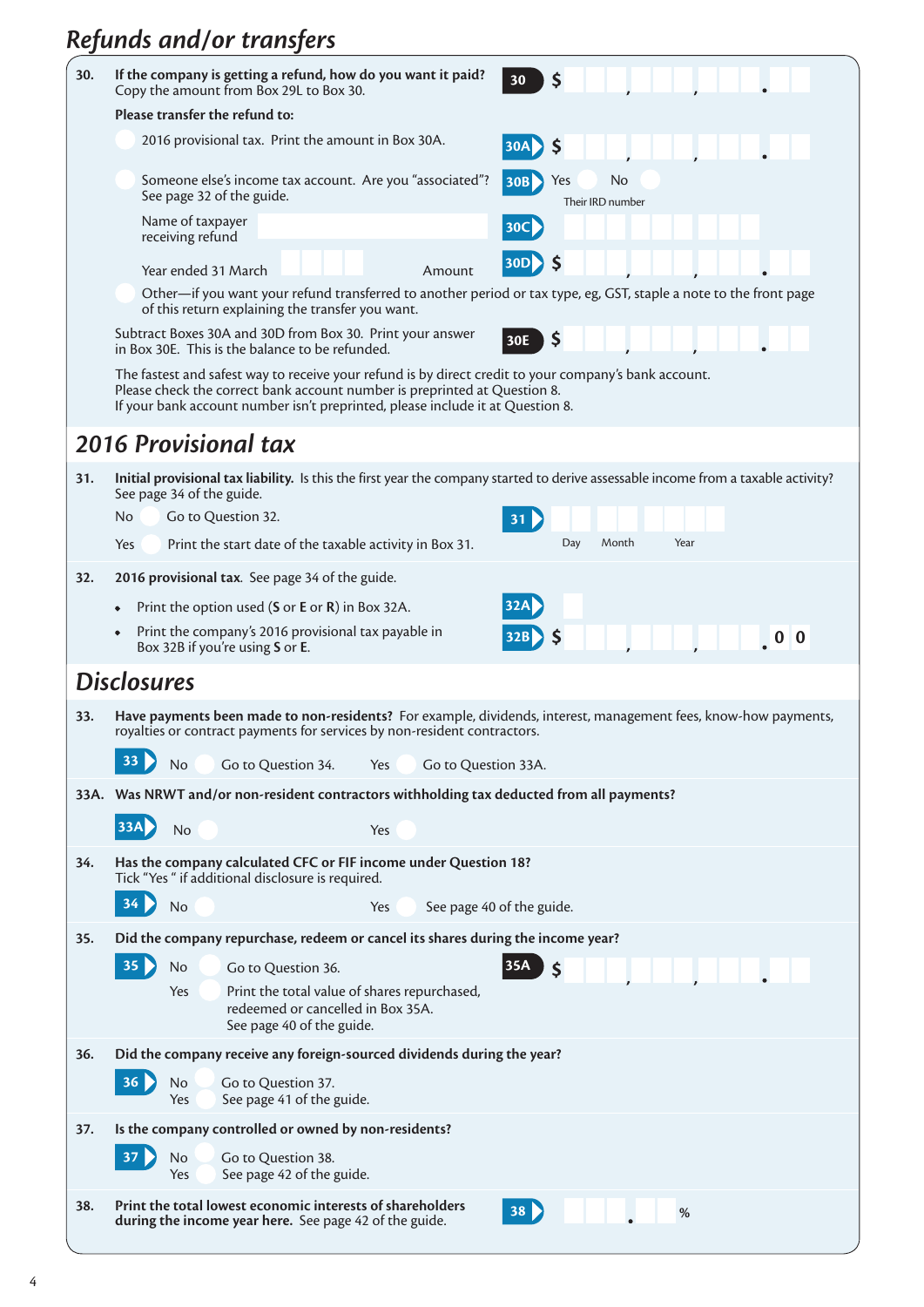